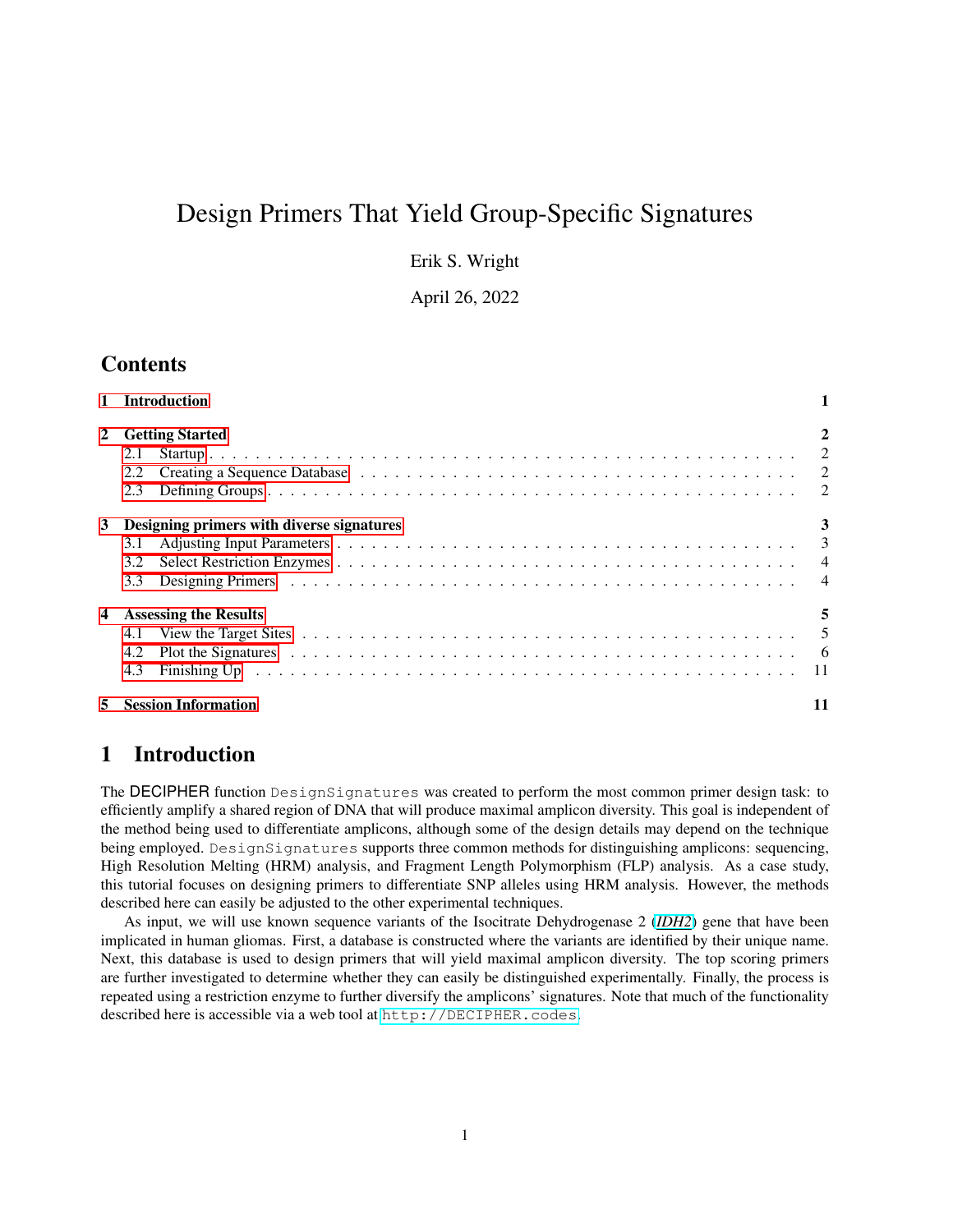## <span id="page-1-0"></span>2 Getting Started

#### <span id="page-1-1"></span>2.1 Startup

To get started we need to load the DECIPHER package, which automatically loads several other required packages.

```
> library(DECIPHER)
```
Help for the DesignSignatures function can be accessed through:

```
> ? DesignSignatures
```
If DECIPHER is installed on your system, the code in each example can be obtained via:

```
> browseVignettes("DECIPHER")
```
#### <span id="page-1-2"></span>2.2 Creating a Sequence Database

We begin with a set of *IDH2* sequences in a FASTA file that is included as part of the DECIPHER package. The file contains the common IDH2 allele, and three alleles with single nucleotide polymorphisms (SNPs). Our goal is to design primers that can distinguish all four variants of the IDH2 gene. If you wish to follow along with your own FASTA file of unaligned sequences, be sure to change the path names to those on your system by replacing all of the text inside quotes labeled " $\lt$  path to ... >>" with the actual path on your system.

```
> # specify the path to your sequence file:
> fas <- "<< path to FASTA file>>"
> # OR find the example sequence file used in this tutorial:
> fas <- system.file("extdata", "IDH2.fas", package="DECIPHER")
```
Next, there are two options for importing the sequences into a database: either save a database file or maintain the database in memory. Here we will build the database in memory because it is a small set of sequences and we do not intend to use the database later:

```
> # specify a path for where to write the sequence database
> dbConn <- "<<path to write sequence database>>"
> # OR create the sequence database in memory
> dbConn <- dbConnect(SQLite(), ":memory:")
> N <- Seqs2DB(fas, "FASTA", dbConn, "")
Reading FASTA file chunk 1
4 total sequences in table Seqs.
Time difference of 0.04 secs
> N # number of sequences in the database
[1] 4
```
#### <span id="page-1-3"></span>2.3 Defining Groups

At this point it is necessary to define groups of related sequences in the database we have just created. Ideally, groups should designate the different variants (i.e., strains or alleles) that we hope to distinguish.

In this example, we will define groups based on the allele's name, which was included in the description of each FASTA record that we imported. This is the most common case, and simply uses each sequence's name as its group name.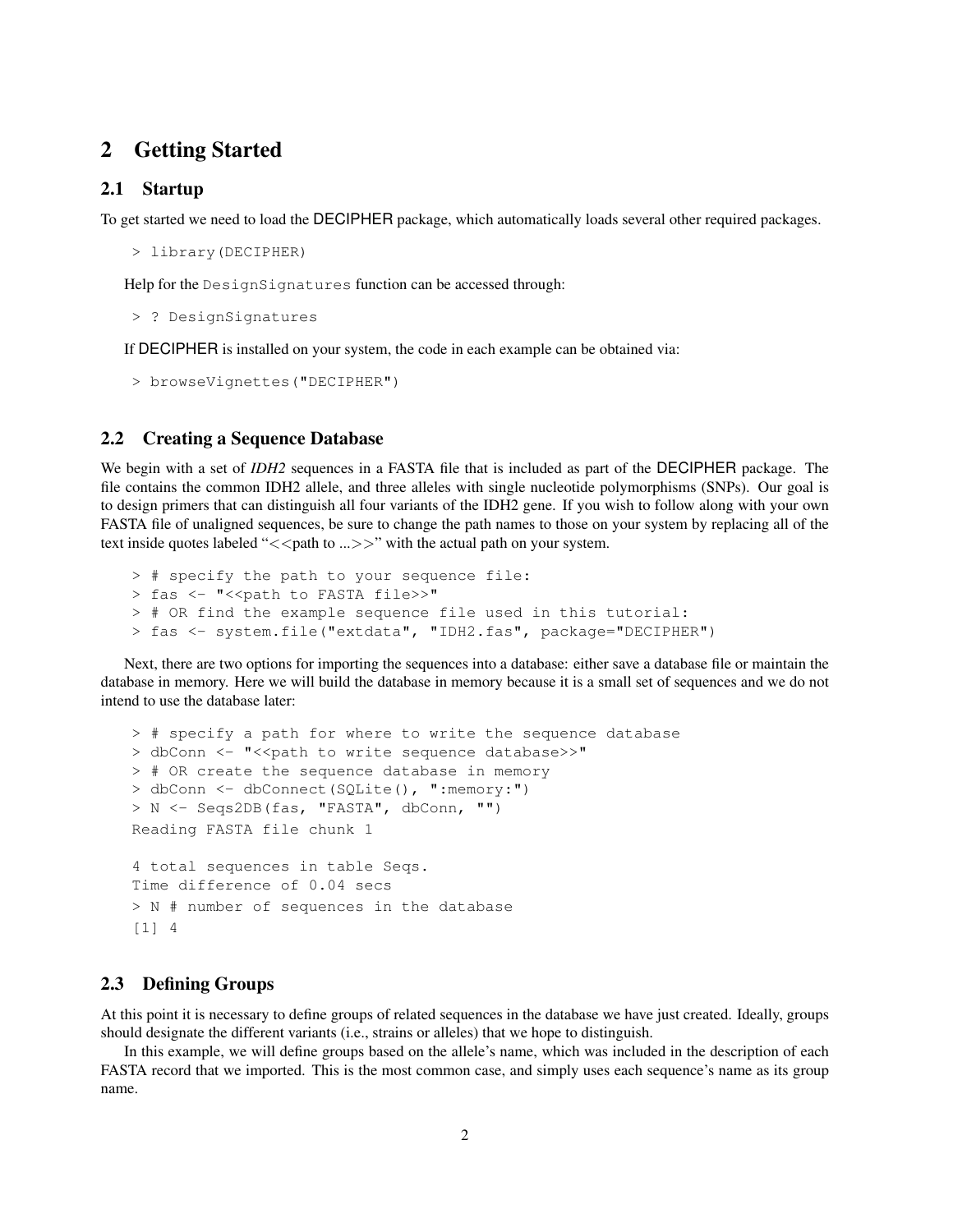To assign group names directly from the sequence names (FASTA identifiers), simply run the code shown below. In more complex cases, we could use the functions IdentifyByRank, FormGroups, IdClusters, or TreeLine to define groups.

```
> # if each sequence belongs to its own group,
> # then identify the sequences with a number:
> desc <- as.character(seq_len(N)) # N is the number of sequences
> # OR get the FASTA record description:
> desc <- dbGetQuery(dbConn, "select description from Seqs")$description
> # show the unique descriptors:
> unique(desc)
[1] "IDH2" "R172K" "R172G" "R172M"
```
Now that we have unique names for our four variants, we must add them to the database as the identifier of each sequence.

```
> Add2DB(data.frame(identifier=desc, stringsAsFactors=FALSE), dbConn)
Expression:
update Seqs set identifier = :identifier where row_names = :row_names
Added to table Seqs: "identifier".
Time difference of 0 secs
```
## <span id="page-2-0"></span>3 Designing primers with diverse signatures

#### <span id="page-2-1"></span>3.1 Adjusting Input Parameters

Before using our database to design primers, we must carefully consider the inputs that will be used. These inputs can have a large impact on the outcome, and therefore should be tailored to the experimental goal. Below are recommended inputs for sequencing, FLP, and HRM:

```
> # Designing primers for sequencing experiments:
> TYPE <- "sequence"
> MIN_SIZE <- 300 # base pairs
> MAX_SIZE <- 700
> RESOLUTION <- 5 # k-mer signature
> LEVELS <- 5 # max number of each k-mer
> # Designing primers for community fingerprinting (FLP):
> TYPE <- "length"
> # it is important to have a width range of lengths
> MIN_SIZE <- 200 # base pairs
> MAX_SIZE <- 1400
> # define bin boundaries for distinguishing length,
> # the values below require high-resolution, but
> # the bin boundaries can be redefined for lower
> # resolution experiments such as gel runs
> RESOLUTION <- c(seq(200, 700, 3),
                 seq(705, 1000, 5),
                 seq(1010, 1400, 10))
> LEVELS <- 2 # presence/absence of the length
```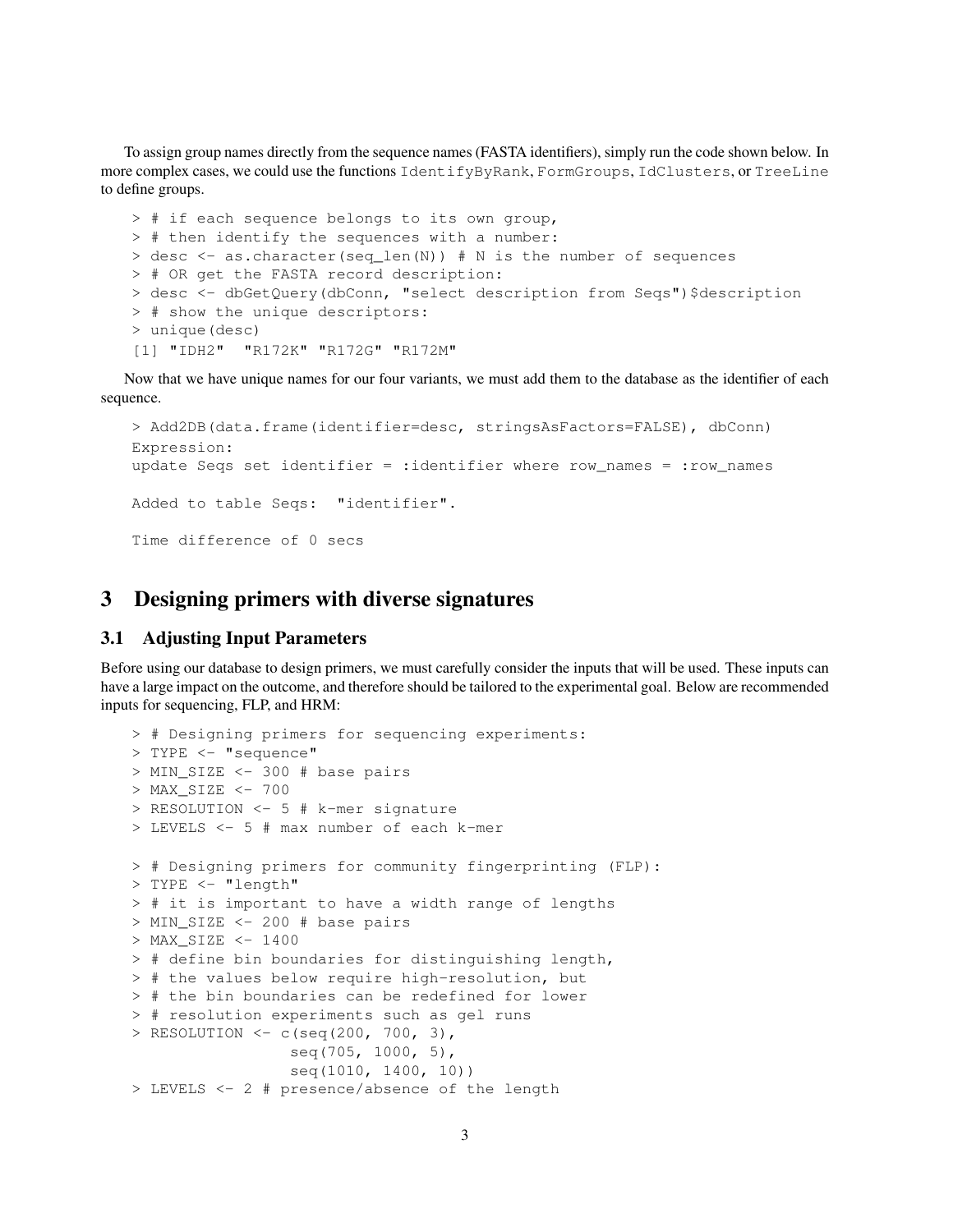```
> # Designing primers for high resolution melting (HRM):
> TYPE <- "melt"
> MIN SIZE <- 55 # base pairs
> MAX SIZE <- 400
> # the recommended values for resolution
> RESOLUTION \le seq(75, 100, 0.25) # degrees Celsius
> LEVELS <- 10
```
#### <span id="page-3-0"></span>3.2 Select Restriction Enzymes

The following step is not applicable to sequencing experiments (i.e., the TYPE above is "sequence"), and is optional for other types of experiments. If using HRM or FLP analysis to differentiate amplicon signatures, a digestion step following PCR amplification may generate fragments with widely different signatures. This is especially useful when trying to distinguish a large number of different groups based on small variations. Potential enzymes can be selected from the built-in RESTRICTION\_ENZYMES dataset, which includes all of the standard enzymes sold by [New England BioLabs.](https://www.neb.com/)

```
> ENZYMES <- NULL # required for sequencing
> # OR select restriction enzymes to consider
> data(RESTRICTION_ENZYMES) # load available enzymes
> # for this tutorial we will use the enzyme MslI
> ENZYMES <- RESTRICTION_ENZYMES["MslI"]
> ENZYMES
        MslI
"CAYNN/NNRTG"
```
#### <span id="page-3-1"></span>3.3 Designing Primers

Now we can design primers that target all of the groups and result in maximal amplicon diversity:

```
> primers <- DesignSignatures(dbConn,
                             type=TYPE,
                             minProductSize=MIN_SIZE,
                             maxProductSize=MAX_SIZE,
                             resolution=RESOLUTION,
                             levels=LEVELS,
                             enzymes=ENZYMES)
Tallying 8-mers for 4 groups:
  |======================================================================| 100%
Time difference of 0.49 secs
Designing primer sequences based on the group 'IDH2':
  |======================================================================| 100%
Time difference of 123.6 secs
Selecting the most common primer sequences:
```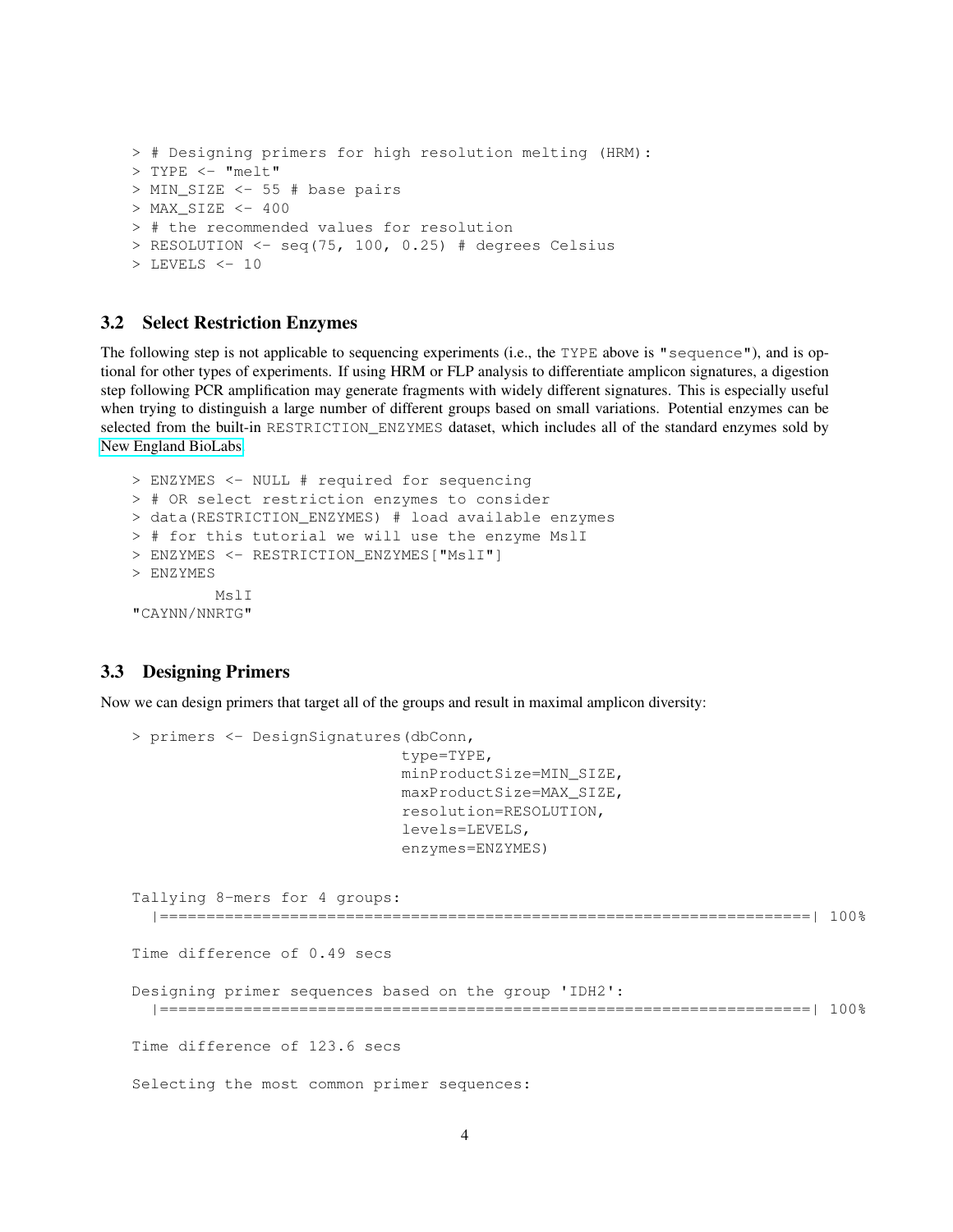```
|======================================================================| 100%
Time difference of 15.89 secs
Determining PCR products from each group:
  |======================================================================| 100%
Time difference of 131.86 secs
Scoring primer pair combinations:
  |======================================================================| 100%
Time difference of 1.76 secs
Choosing optimal forward and reverse pairs:
  |======================================================================| 100%
Time difference of 2.27 secs
Finding the best restriction enzyme:
  |======================================================================| 100%
Time difference of 8.69 secs
```
The output data.frame is sorted by the sum of "score" and "digest\_score". However, we can separately look at the top scoring primers with and without using restriction enzymes.

```
> primers[which.max(primers$score),] # best primers without digestion
     forward_primer reverse_primer score coverage products
70 TGGCTGGACCAAGCCCAT GCCTTGTACTGGTCGCCATG 0.049074.... 1 4
  similar_signatures missing_signatures enzyme digest_score fragments
70 MslI 0 2
> primers[which.max(primers$digest_score),] # best primers with digestion
     forward_primer reverse_primer score coverage products
1 AGTCCCTGGCTGGACCAAG CTGTGGCCTTGTACTGGTCG 0.037037.... 1 4
 similar_signatures missing_signatures enzyme digest_score fragments
1 MslI 0.1618056 13
```
The PCR products digested with *MslI* are substantially higher scoring (digest\_score) than the undigested primers (score). Note that the columns "similar\_signatures" and "missing\_signatures" are both empty for this primer set, indicating that all of the groups have distinct signatures after digestion with the restriction enzyme.

## <span id="page-4-0"></span>4 Assessing the Results

#### <span id="page-4-1"></span>4.1 View the Target Sites

We can now look at the target sites of the top scoring primers and restriction enzyme.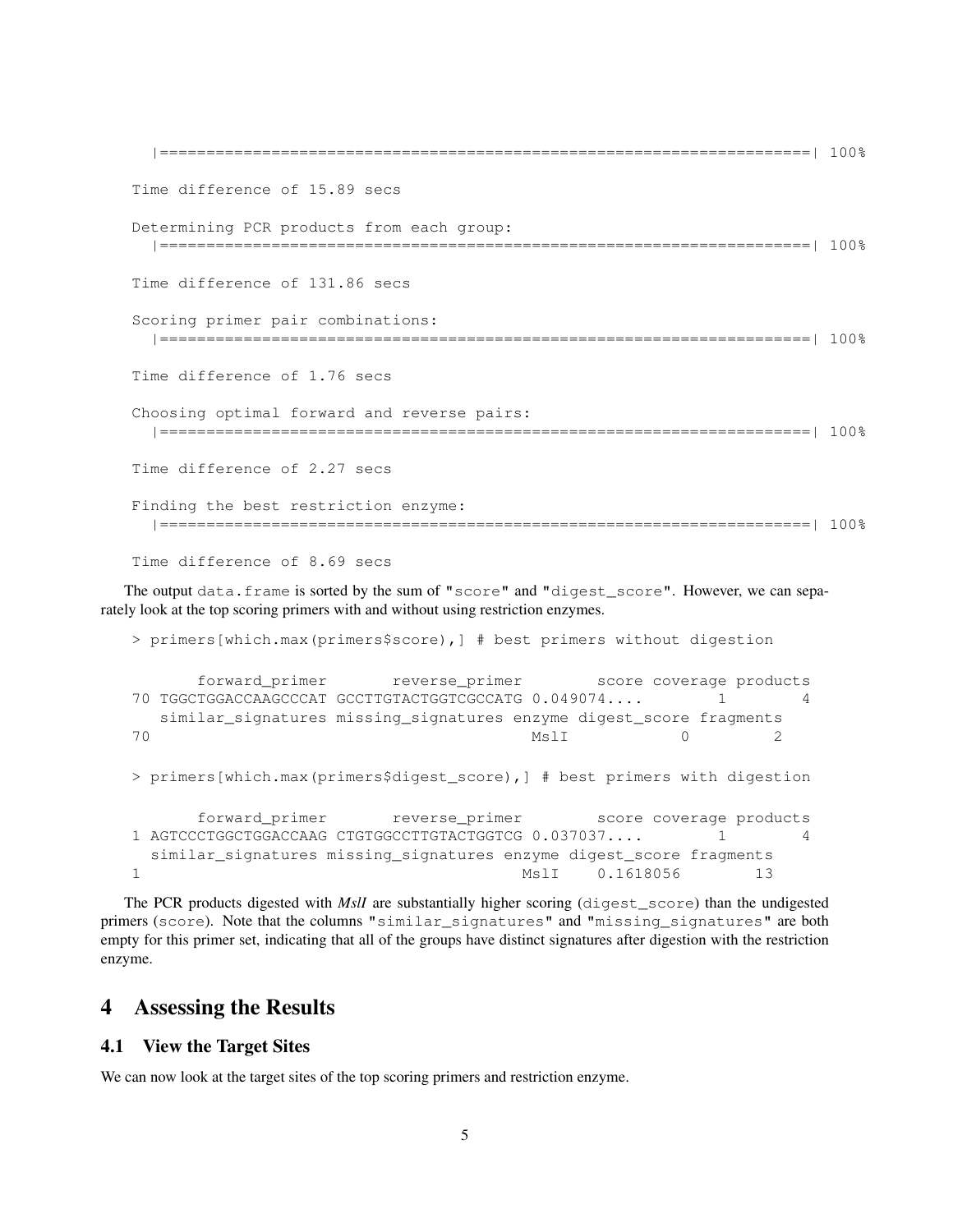| $\Box$<br>$\bullet\bullet\bullet$                                                              |     | file:///var/folders/gr/4756lm1n6fn5yz76pp1 C |     |     |
|------------------------------------------------------------------------------------------------|-----|----------------------------------------------|-----|-----|
| 480                                                                                            | 500 | 520                                          | 540 | 560 |
|                                                                                                |     |                                              |     |     |
|                                                                                                |     |                                              |     |     |
| ATCCCACCCTACTCCCTGGCTGGACCAAGCCCATCACCATTCGCAAGCACCCCCATGCCGACCACTACAAGGCCACAGACTTTGTGGCAGACC  |     |                                              |     |     |
| ATCCCACGCCTAGTCCCTGGCTGGACCAAGCCCATCACCATTGGCGGCGCCCCATGGCGACCACAGTACAAGGCCACAGACTTTGTGGCAGACC |     |                                              |     |     |
| ATCCCACGCCTAGTCCCTGGCTGGACCAAGCCCATCACATTGGCATGCACGCCCATGGCGACCAGTACAAGGCCACAGACTTTGTGGCAGACC  |     |                                              |     |     |
| ATCCCACGCCTAGTCCCTGGCTGGACCAAGCCCATCACCATTGGCRDGCACCCCATGGCGACCAGTACAAGGCCACAGACTTTGGCAGACC    |     |                                              |     |     |

<span id="page-5-1"></span>Figure 1: The forward (magenta) the reverse (green) primers situated around the SNP, with internal restriction site(s) (blue)

```
> PSET <- 1 # examine the top scoring primer set overall
> # select the first sequence from each group
> dna <- SearchDB(dbConn,
                 remove="all",
                 nameBy="identifier",
                 clause="row_names =
                          (select min(row_names) from Seqs as S
                          where S.identifier = Seqs.identifier)",
                 verbose=FALSE)
> f_primer <- DNAStringSet(primers$forward_primer[PSET])
> r_primer <- DNAStringSet(primers$reverse_primer[PSET])
> patterns <- c(f_primer,
               reverseComplement(r_primer),
               DNAStringSet(gsub("[^A-Z]", "", ENZYMES)))
> BrowseSeqs(dna,
            patterns=patterns)
```
We can see in Figure [1](#page-5-1) that the forward and reverse primers target sites on both sides of the SNP, which is located approximately in the center of the amplicon. There are restriction sites next to the SNP, which will shorten the amplicons and further spread their melting curves. Furthermore, the final allele has two adjacent restriction sites, whereas the others all have one.

#### <span id="page-5-0"></span>4.2 Plot the Signatures

Next we will compare the signatures of the top scoring primers with and without digestion. The simplest way to accomplish this is to use the Biostrings function matchLRPatterns to find the amplicons. Refer to section [2.1](#page-1-1) above for how to easily obtain the code shown below:

```
> PSET <- which.max(primers$score) # top scoring without digestion
> f_primer <- DNAString(primers$forward_primer[PSET])
> r_primer <- DNAString(primers$reverse_primer[PSET])
> r_primer <- reverseComplement(r_primer)
> ids <- dbGetQuery(dbConn, "select distinct identifier from Seqs")
> ids <- ids$identifier
> if (TYPE=="sequence") {
     signatures <- matrix(0, nrow=4^RESOLUTION, ncol=length(ids))
```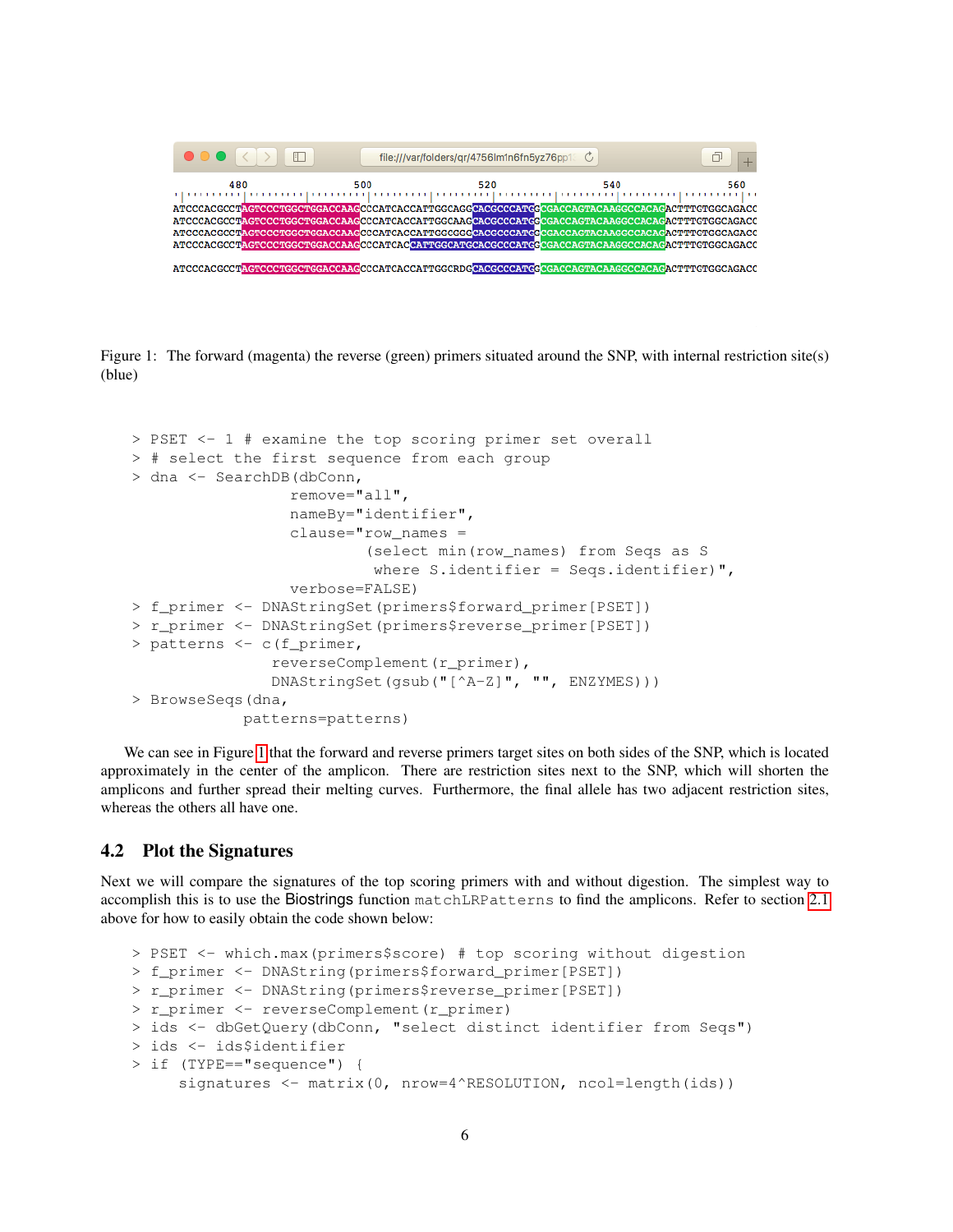```
} else if (TYPE=="melt") {
     signatures <- matrix(0, nrow=length(RESOLUTION), ncol=length(ids))
 } else { # TYPE=="length"
     signatures \leq matrix(0, nrow=length(RESOLUTION) - 1, ncol=length(ids))
 }
> colnames(signatures) <- abbreviate(ids, 15)
> for (i in seq_along(ids)) {
     dna <- SearchDB(dbConn, identifier=ids[i], remove="all", verbose=FALSE)
     amplicons <- matchLRPatterns(f_primer, r_primer,
                                  MAX SIZE, unlist(dna),
                                  max.Lmismatch=2, max.Rmismatch=2,
                                  Lfixed="subject", Rfixed="subject")
     amplicons <- as(amplicons, "DNAStringSet")
     if (length(amplicons)==0)
         next
     if (TYPE=="sequence") {
         signature <- oligonucleotideFrequency(amplicons, RESOLUTION)
         signatures[, i] <- colMeans(signature)
     } else if (TYPE=="melt") {
         signature <- MeltDNA(amplicons, "melt curves", RESOLUTION)
         # weight melting curves by their amlicon's width
         signature \leq - t (signature) *width(amplicons)
         signatures[, i] <- colSums(signature)/sum(width(amplicons))
     } else { # TYPE=="length"
         signature <- .bincode(width(amplicons), RESOLUTION)
         for (j in signature[which(!is.na(signature))])
             signatures[j, i] <- signatures[j, i] + 1/length(signature)
     }
 }
> if (TYPE=="sequence") {
     d <- dist(t(signatures), "minkowski", p=1) # L1-Norm
     TreeLine(myDistMatrix=as.matrix(d), method="UPGMA", showPlot=TRUE)
     mtext(paste(RESOLUTION, "-mer Profile Distance", sep=""),
         side=2, padj=-4)
 } else if (TYPE=="melt") {
     matplot(RESOLUTION, signatures, type="l",
         xlab="Temperature (degrees Celsius)", ylab="Average Helicity")
 } else { # TYPE=="length"
     if (length(ids) > 20) {
         plot(NA,
             xlim=c(0.5, length(ids) + 0.5), ylim=range(RESOLUTION),xlab="Group Index", ylab="Amplicon Length",
             yaxs="i", xaxs="i")
         axis(1, at=1:length(ids), labels=FALSE, tck=-0.01)
     } else {
         plot(NA,
             xlim=c(0.5, length(ids) + 0.5), ylim=range(RESOLUTION),
             xlab="", ylab="Amplicon Length",
             yaxs="i", xaxs="i", xaxt="n")
         axis(1, at=1:length(ids), labels=abbreviate(ids, 7), las=2)
```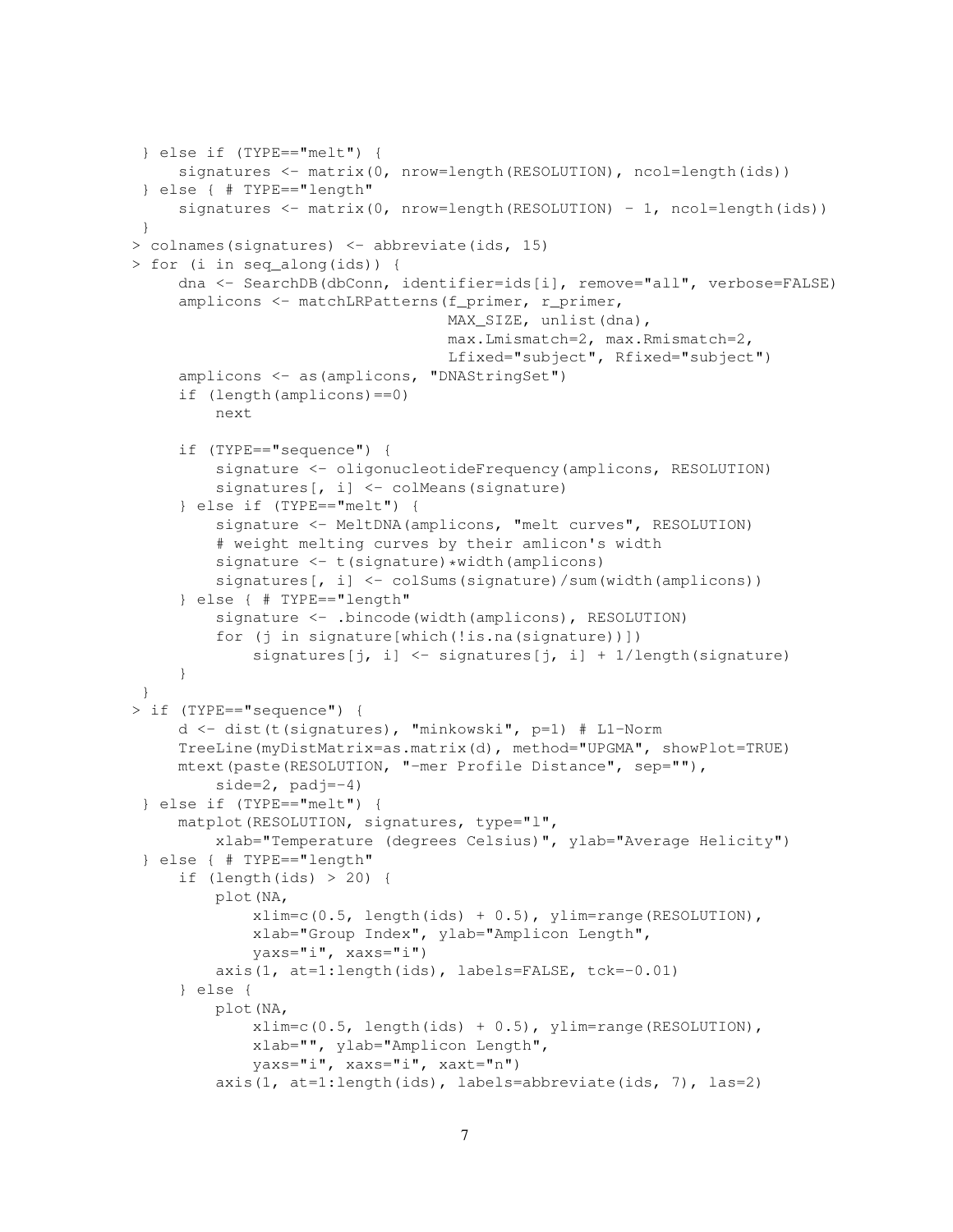

Temperature (degrees Celsius)

<span id="page-7-0"></span>Figure 2: Melting curves for the amplicons without digestion

```
}
xaxs <- RESOLUTION[-1] - diff(RESOLUTION)/2 # average lengths
for (i in seq_along(ids)) {
    w \leftarrow \text{which}(signatures[, i] > 0)if (length(w) > 0)segments(i - 0.45, xaxs[w], i + 0.45, xaxs[w], lwd=2)
}
```
}

Figure [2](#page-7-0) shows that two alleles will be indistinguishable when using these primers because their melting curves are nearly overlapping. We will now compare the result after using a restriction enzyme. Note that this is only possible because we previously specified a restriction enzyme in the input to DesignSignatures.

```
> PSET <- which.max(primers$digest_score) # top scoring with digestion
> f_primer <- DNAString(primers$forward_primer[PSET])
> r_primer <- DNAString(primers$reverse_primer[PSET])
```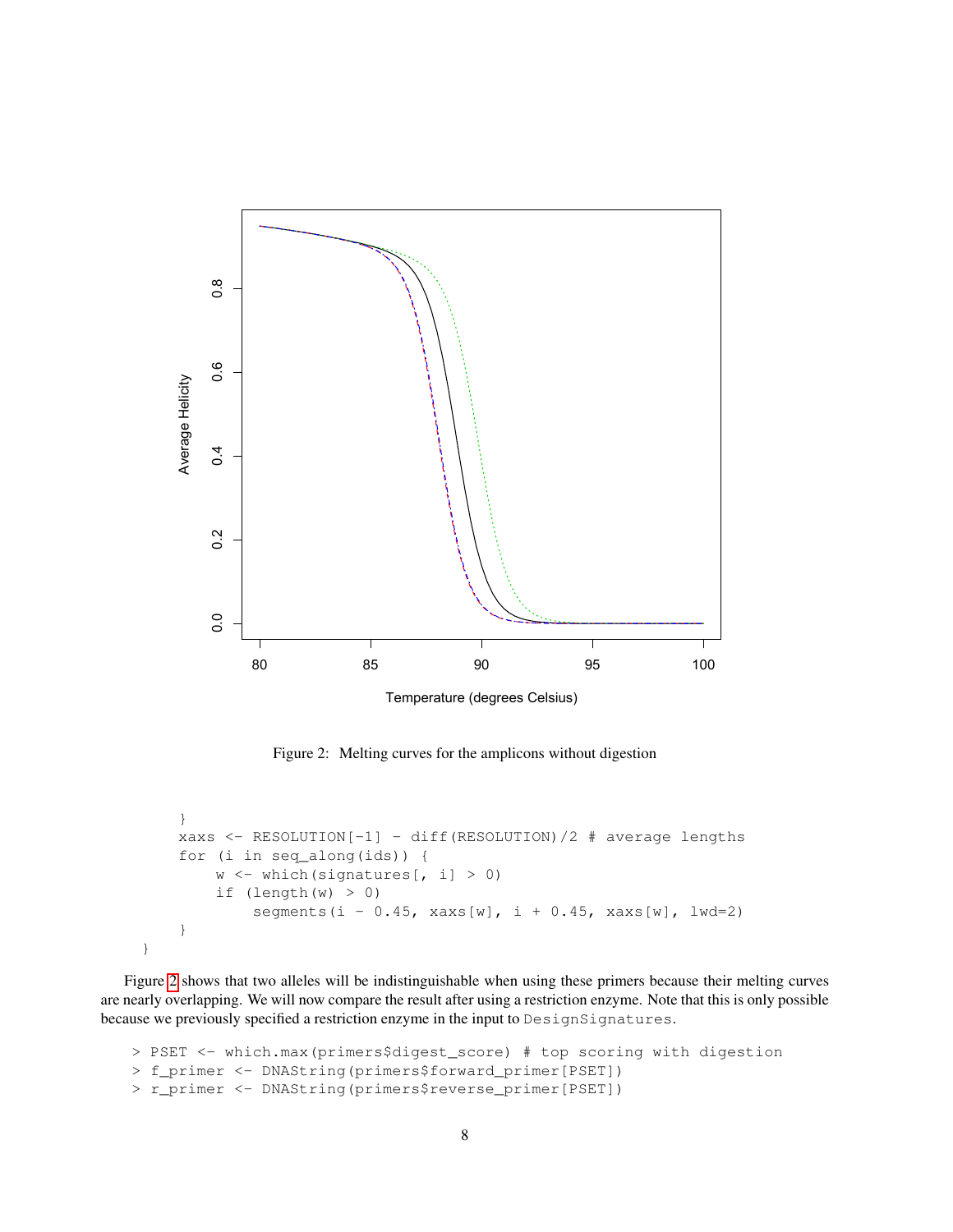```
> r_primer <- reverseComplement(r_primer)
> enzyme <- RESTRICTION_ENZYMES[primers$enzyme[PSET]]
> signatures[] <- 0 # initialize the results matrix used previously
> for (i in seq_along(ids)) {
     dna <- SearchDB(dbConn, identifier=ids[i], remove="all", verbose=FALSE)
     amplicons <- matchLRPatterns(f_primer, r_primer,
                                  MAX_SIZE, unlist(dna),
                                  max.Lmismatch=2, max.Rmismatch=2,
                                  Lfixed="subject", Rfixed="subject")
     amplicons <- as(amplicons, "DNAStringSet")
     if (length(amplicons)==0)
         next
     digested <- DigestDNA(enzyme, amplicons, strand="top")
     digested <- unlist(digested) # convert to DNAStringSet
     if (TYPE=="melt") {
         signature <- MeltDNA(digested, "melt curves", RESOLUTION)
         # weight melting curves by their fragment's width
         signature <- t(signature)*width(digested)
         signatures[, i] <- colSums(signature)/sum(width(digested))
     } else { # TYPE=="length"
         signature <- .bincode(width(digested), RESOLUTION)
         for (j in signature[which(!is.na(signature))])
             signatures[j, i] <- signatures[j, i] + 1/length(signature)
     }
 }
> if (TYPE=="melt") {
     matplot(RESOLUTION, signatures, type="l",
         xlab="Temperature (degrees Celsius)", ylab="Average Helicity")
 } else { # TYPE=="length"
     if (lenqth(ids) > 20) {
         plot(NA,
             xlim=c(0.5, length(ids) + 0.5), ylim=range(RESOLUTION),xlab="Group Index", ylab="Amplicon Length",
             yaxs="i", xaxs="i")
         axis(1, at=1:length(ids), labels=FALSE, tck=-0.01)
     } else {
         plot(NA,
             xlim=c(0.5, length(ids) + 0.5), ylim=range(RESOLUTION),xlab="", ylab="Amplicon Length",
             yaxs="i", xaxs="i", xaxt="n")
         axis(1, at=1:length(ids), labels=abbreviate(ids, 7), las=2)
     }
     xaxs <- RESOLUTION[-1] - diff(RESOLUTION)/2 # average lengths
     for (i in seq_along(ids)) {
         w \le - which (signatures [, i] > 0)
         if (lenqth(w) > 0)segments(i - 0.45, xaxs[w], i + 0.45, xaxs[w], lwd=2)
     }
 }
```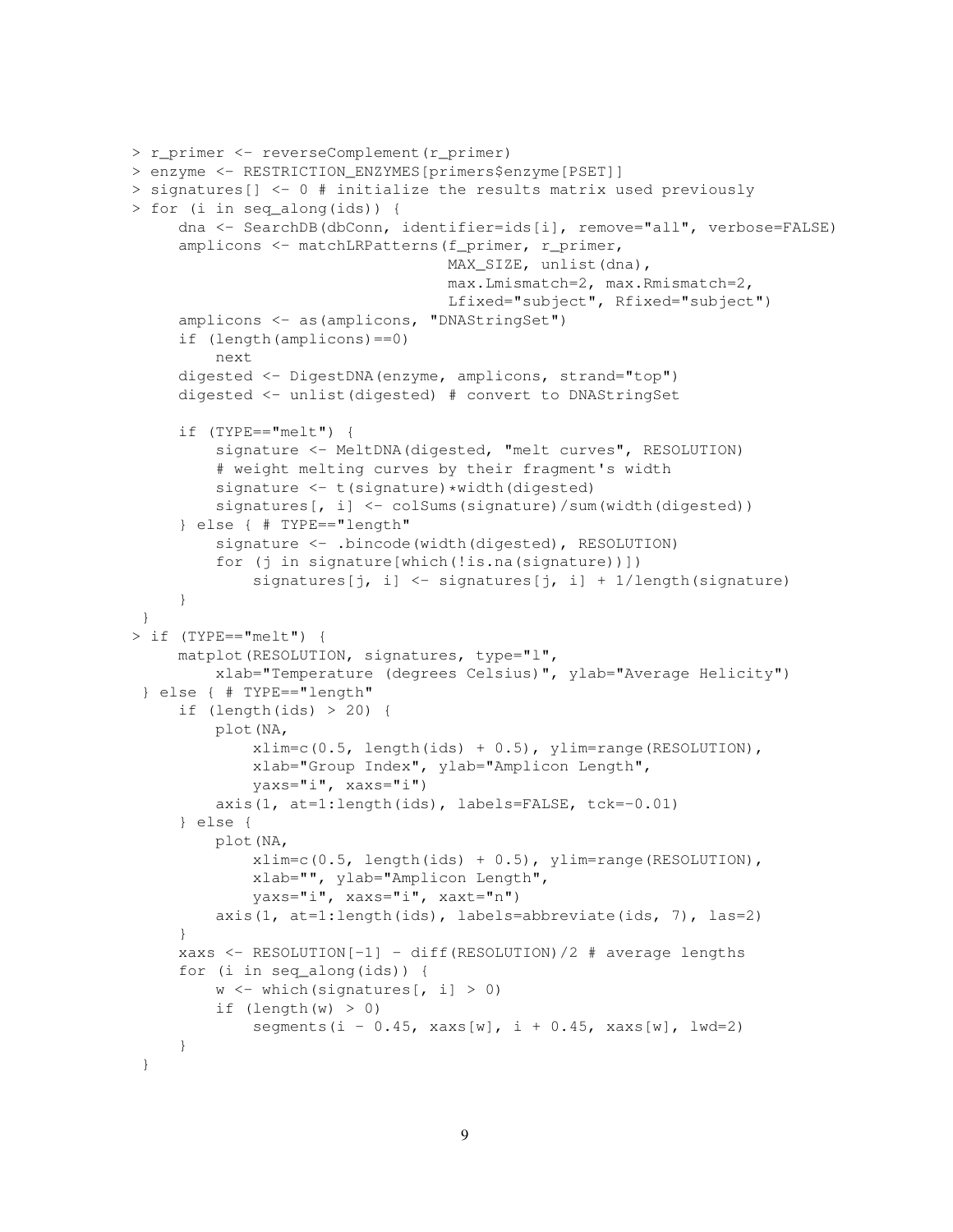

<span id="page-9-0"></span>Figure 3: Melt curves for the amplicons after digestion